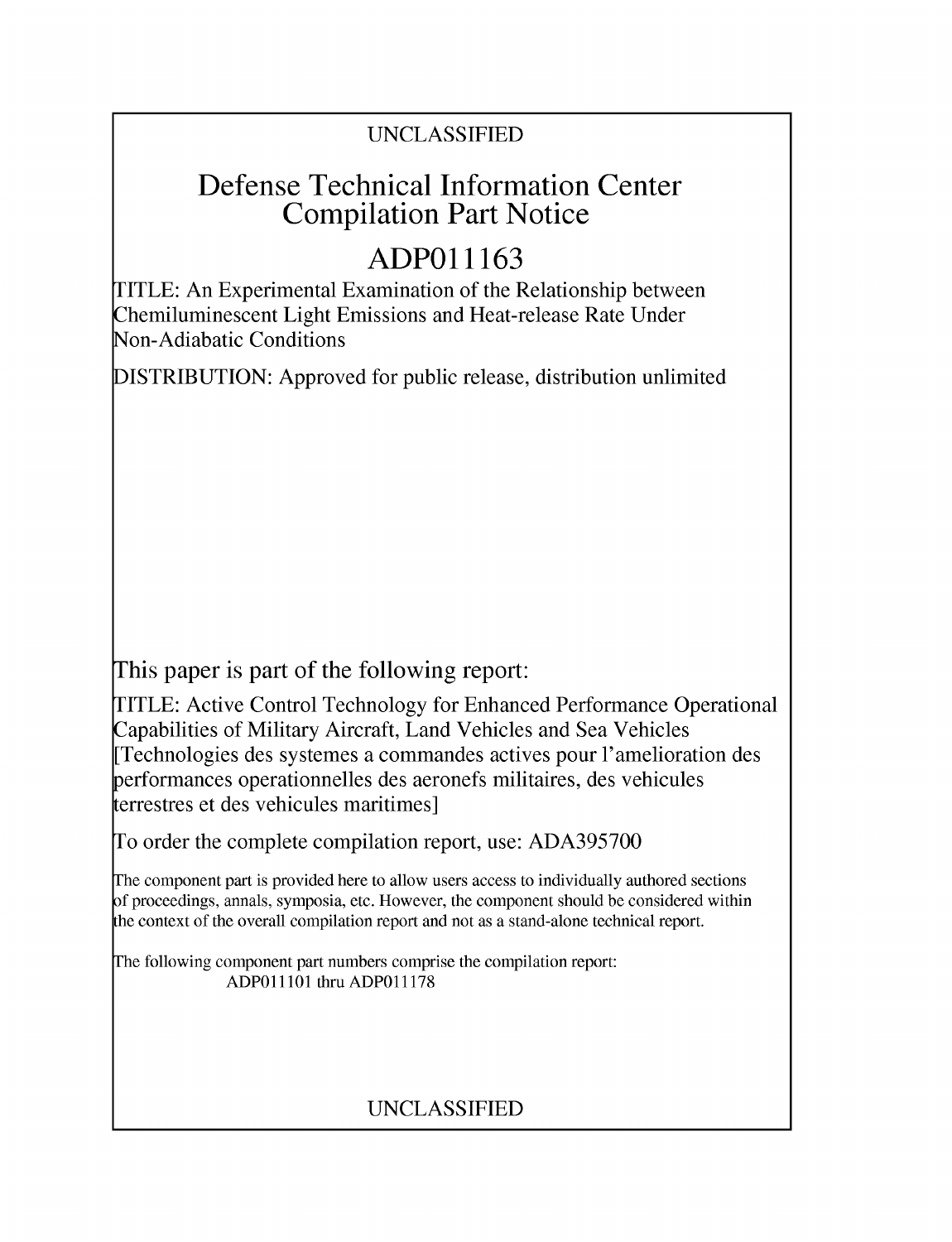## An Experimental Examination of the Relationship between Chemiluminescent Light Emissions and Heat-release Rate Under Non-Adiabatic Conditions

L. C. Haber, U. Vandsburger, W.R. Saunders and V. K. Khanna Reacting Flows Laboratory, Department of Mechanical Engineering Virginia Tech, Blacksburg VA 24061-0328, USA

### **ABSTRACT**

Combustion instability research has matured over the last decade and with it the need for more detailed diagnostics has increased. One main gap in the diagnostics is the ability to obtain a reliable quantitative measure of unsteady heat-release rate. In an effort to move in this direction using chemiluminescence as the measured quantity, this paper examines the formation of chemiluminescent light in premixed flames under non-adiabatic conditions. The main chemiluminescent emitters considered in the study are OH<sup>\*</sup> and CH<sup>\*</sup>. Experimental results for two types of burners are reported, a laminar Bunsen burner with co-flow and a ceramic honeycomb flat flame burner. The study shows that although the chemiluminescence observed in the two burners behaves very differently with respect to changes in experimental variables, the variation can be fully understood. OH\* chemiluminescence is found to be a good indicator of heat-release in both burners, whereas CH\* chemiluminescence is shown to be insensitive to some changes in heatrelease rate. Based on the experimental results, the notion that chemiluminescence yield behaves linearly with flowrate cannot be universally supported. The non-linear variation observed is shown to correspond to an equally nonlinear variation of heat-release with flow-rate. The results of the study thus have important ramifications for the interpretation of chemiluminescence measurements in dynamic combustion environments.

### 1 INTRODUCTION

To truly understand the nature of combustion instabilities the ability to measure the influence of acoustic velocity and pressure perturbations on the flame heat-release rate is indispensable. The heat-release measurement capability is also important in the development of models that predict combustion instabilities. Chemiluminescence measurements have often been made to obtain some qualitative indication of the nature of the above described interaction (Samaniego et al., 1993). Quantitative heat-release rate deductions from chemiluminescence measurements have also been made but on a purely empirical basis, assuming a relationship between heat-release rate and chemiluminescence without direct verification (Langhorne, 1988).

To develop confidence in chemiluminescence as a reliable measure of heat-release rate, the relationship between the two quantities must be fully understood. Previous studies (Price et al., 1968) have not analyzed the connection between chemiluminescence and heat-release in great detail because knowledge of the reaction mechanism was very limited. The work presented here uses a detail analysis of experimental results on two very different burners to help develop the desired level of understanding of the relationship between chemiluminescence and heat-release. The study also has included a large modeling effort (Haber et al., 2000) to help provide a foundation for the analysis results presented below.

The understanding of the relationship between chemiluminescence and heat-release relies heavily on a final complete knowledge of the formation paths of chemiluminescent species. The formation chemistry of chemiluminescent species has received some recent attention (Devriendt and Peeters, 1997) but is still not fully understood. In the case of OH<sup>\*</sup> the currently accepted mechanism was proposed by Krishnamahari and Broida (1961) and has only been verified indirectly by Porter et al. (1967), by Becker et al. (1977) and by Dandy and Vosen (1992).

The present study considers  $OH^*$  and  $CH^*$  as the main chemiluminescent species of interest.  $CO<sub>2</sub><sup>*</sup>$  has been studied as another possible indicator of heat-release rate (Samaniego et al., 1995) but will not be discussed in this paper. OH\* and CH\* are the major chemiluminescence emitters in lean hydrocarbon flames, apart from the  $CO_2^*$ emission continuum.

Paper presented at the RTO AVT Symposium on "Active Control Technology for Enhanced Performance Operational Capabilities of Military Aircraft, Land Vehicles and Sea Vehicles", held in Braunschweig, Germany, 8-11 May 2000, and published in RTO MP-051.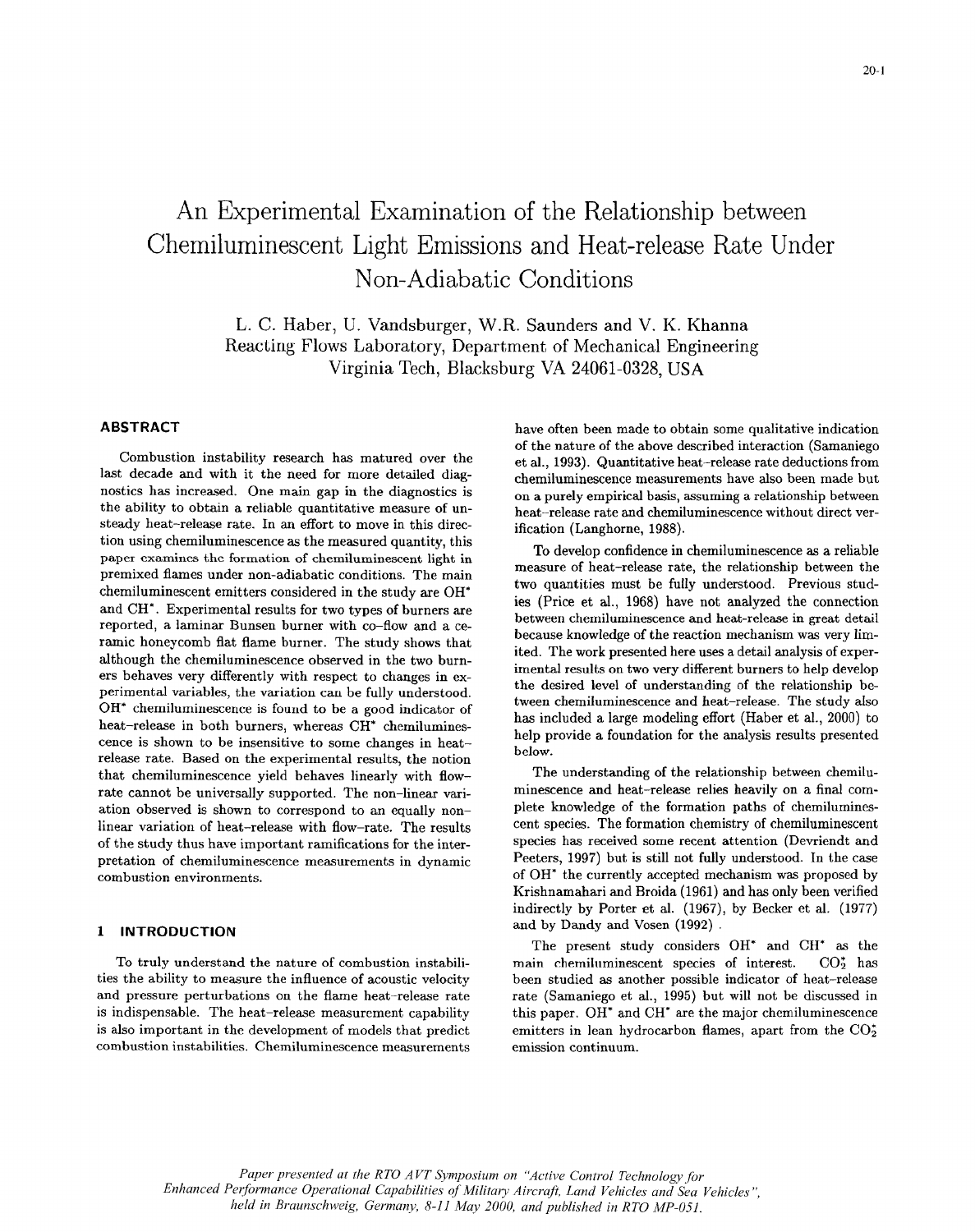Methane was chosen not only for its relatively well known ratio between 0.6 and 1.1. The flow-rates studied for the reaction mechanism but also because methane forms a large honeycomb burner also have a wider range than th reaction mechanism but also because methane forms a large percentage of natural gas, which is used in most modern lean for the Bunsen burner. The flow-rates varied from an airpremixed gas turbine combustors. The use of methane gas flow of 130 cc/sec to an air-flow of 270 cc/sec. allows conclusions drawn from the present study with respect to heat-release relationships to be more easily applied Optical system to the gas turbine combustor environment. The present re- To collect the chemiluminescence, a two-lens optical sysport, however, does not include the study of a turbulent type tem coupled to a fiber-optic cable is used. Each of the lenses flame. Since however, the chemical kinetic path of methane<br>reaction remains the same in any combustion system, it is exciton remains the same in any combustion system, it is<br>expected that at least qualitatively correct deductions about<br>chemiluminescence measurement in gas turbine combustors<br>the Bunsen burner measurements has a diameter o

in each of the burners is discussed in Section 2. Experimen- in each case was set up to collect chemiluminescence evenly tal results obtained from these burners are shown in Sec-<br>across the entire area of the burner, i.e. the intensity meation 3. Analysis of the results with respect to heat-release surement is truly a measure of the total chemiluminescence rate and chemiluminescence formation paths is presented in emitted by the flame. Section 4. Conclusions and ongoing research are given in The fiber-optic cable transmits the collected light to a

a 12 mm stainless steel tube that is mounted concentrically and CH<sup>\*</sup>. Several complete spectra at various experimen-<br>into a long quanta chimnou. The shaped around the stainless and conditions on both burners were measured into a long quartz chimney. The shroud around the stainless steel burner is required to protect the Bunsen burner flame an integrating scale factor to be used in correcting the sin-<br>from ducks. Te least that the sin-single scale wavelength voltage measurement for the fact that the from drafts. To keep the flame from extinguishing inside the gle wavelength voltage measurement for the fact that the gluenta china contains a certain part of the total energy quartz chimney, an annular co-flow of air is added. The co-<br>flow is least constant for all experiments. To assume flows of a caliation by the transitions of a certain type of molecule. flow is kept constant for all experiments. To assure flows of radiation by the transitions of a certain type of molecule.<br>
Upon correction of the voltage in this manner, a measure of relatively low turbulence fine screens are mounted upstream Upon correction of the voltage in this manner, a measure of<br>in the main combustion flow as well as in the annular second the true chemiluminescence yield from the in the main combustion flow as well as in the annular coflow.<br>
flow.<br>
flow.

lence ratios could not be tested. The experiments cover a range of equivalence ratios from 0.75 to 1.1. The rich stoichiometries tested serve the purpose of elucidating chemilu- 3 EXPERIMENTAL **RESULTS** minescence formation paths. Flow-rates studied cover the Bunsen burner range of air-flow from 55 cc/sec to 75 cc/sec.

trix of small, 1.12 mm, square channels, that is mounted to cence is located near stoichiometric mixture conditions. The the ten of a 4 inch te 3 inch square channels, that is mounted to decrease in chemiluminescence on th the top of a 4 inch to 3 inch carbon steel bell-reducer. The bell reducer is used to thin the boundary layer and generate less steep than on the lean side. The dependence of OH\* on a flatter velocity profile on input to the honeycomb. The equivalence ratio resembles that of laminar flame-speed on<br>flame obtained by lighting mixture flaming through the co. equivalence ratio. The shape of the curve does flame obtained by lighting mixture flowing through the ce-<br>ramic honoreantially flat. A quartz chimnou again change significantly between flow-rates. Furthermore, each ramic honeycomb is essentially flat. A quartz chimney again change significantly between flow-rates. Furthermore, each protects the flame from drafts. Co-flow is not needed in the honeycomb burner to aid in flame stabilization. The ratio, suggesting a linear dependence of chemiluminescence

The honeycomb burner in contrast to the Bunsen burner allows that how rate. Because of a mixtures are examined further in Section 4.

The fuel used in both present burner studies is methane. study reported in the present paper varies the equivalence

can be made.<br>
while the fiber-optic cable used for the honeycomb burner The experimental setup used to perform measurements measurements has a diameter of  $1000 \mu m$ . The lens system

Section 5. **Section 5. 1.0** method is the conclusion of the light is filtered by  $0.5$  m Ebert monochrometer, where the light is filtered by wavelength. OH\* measurements were performed at 308 nm and **CH\*** measurements were performed at 431 nm. In or-2 EXPERIMENTAL **SETUP** der to allow relative comparisons between OH\* and **CH\*,** Bunsen burner each of the voltage measurements was corrected not only for the wavelength dependent losses in the optical train but The Bunsen burner used in the present study consists of also for the spectral shapes of the radiation emitted by OH\*<br>2 mm stainless steal tube that is mounted consentriselly and CH\*. Several complete spectra at various exp The Bunsen burner flame is such that very lean equiva-<br>
as (cV-A), which stands for corrected volt - Angstroms.

Honeycomb burner The results for the OH<sup>\*</sup> chemiluminescence yield variation with equivalence ratio for all flow-rates studied axe The ceramic honeycomb burner consists of a ceramic ma-<br>shown in Figure 1. The maximum for the chemilumineson air-flow rate. Scaling relationships for Bunsen burner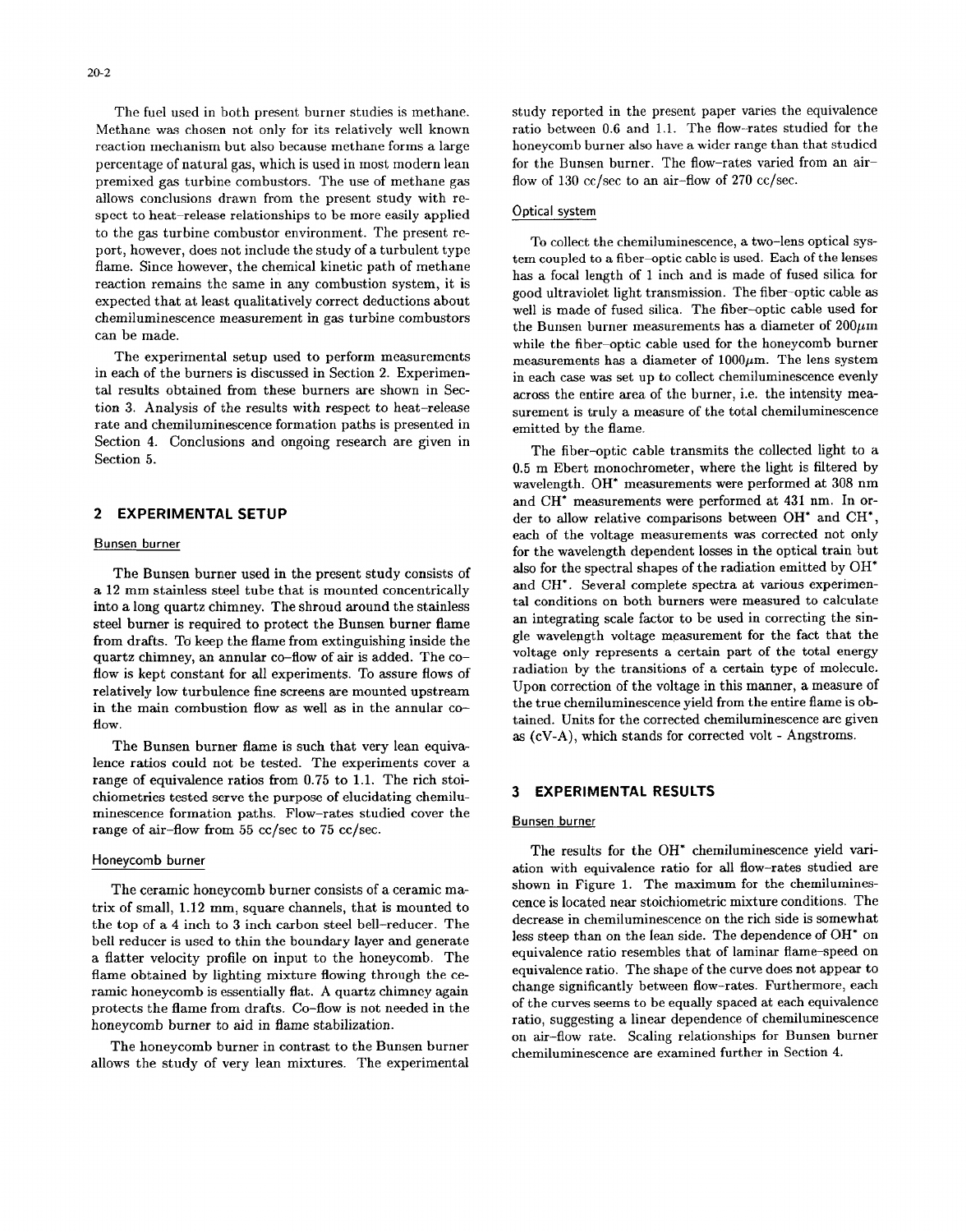

FIGURE 1: OH\* chemiluminescence yield as a function of equivalence ratio for the Bunsen burner flame

The CH<sup>\*</sup> chemiluminescence variation with equivalence ratio for all flow-rates studied is shown in Figure 2. CH\* behaves very differently from OH\*. The peak for CH\* chemiluminescence lies on the rich side, beyond the range of the experimental conditions studied. As stoichiometric conditions are approached from the lean side, a near exponential dependence on equivalence ratio is found. CH\* chemiluminescence increases six-fold over the equivalence ratio range studied. OH\* chemiluminescence in contrast only exhibits an increase of 85%. The scaling relationship with flow-rate is not immediately clear upon examining Figure 2. If the dependence on flow-rate is linear for each equivalence ratio. the proportionality factor changes drastically in the equivalence ratio range studied.

### Honeycomb burner

The honeycomb burner results are shown in Figure 3 and Figure 4. At an air flow-rate of 270 cc/sec, the experiment was limited to equivalence ratios below 0.925 due to the onset of a combustion instability. The variation of OH\* chemiluminescence yield with equivalence ratio for several air flow-rates is shown in Figure 3. Peak OH\* chemiluminescence for the honeycomb burner is observed near an equivalence ratio of 0.90. As the air flow-rate is increased chemiluminescent emission increases and the shape of the curve stays approximately the same. The honeycomb burner results differ significantly from those found for the Bunsen burner. The Bunsen burner OH\* chemiluminescence exhibited the peak yield near an equivalence ratio of 1.0. Full analysis of the results is presented in Section 4, but the fact that flame area for the honeycomb burner remains constant



FIGURE 2: CH<sup>\*</sup> chemiluminescence yield as a function of equivalence ratio for the Bunsen burner flame

for all experimental conditions is bound to contribute significantly to the differences observed between the two burners.

The variation of CH\* chemiluminescence yield with equivalence ratio for several air flow-rates is shown in Figure 4. Peak CH<sup>\*</sup> chemiluminescence for the honeycomb burner is observed near an equivalence ratio of 1.00. The decline of CH<sup>\*</sup> emission for leaner mixtures is much steeper than the decline of emission for richer mixtures. The emission of CH<sup>\*</sup> chemiluminescence almost appears to be leveling off for equivalence ratios above 1.0. As the air flowrate is increased chemiluminescent emission increases and the shape of the curve stays approximately the same with the possible exception of the data for the high air flow-rate of 270 cc/sec. The large increase in chemiluminescence may be due to the relatively large increase in flow-rate. The dependence on flow-rate, as was seen for the Bunsen burner is very equivalence ratio dependent. Whereas in the honeycomb burner the CH<sup>\*</sup> chemiluminescence yield for all flowrates appears almost equal at low equivalence ratios, a drastic dependence on flow-rate is seen at higher equivalence ratios.

### **ANALYSIS AND DISCUSSION** 4

The experimental results presented in Section 3 demonstrate how chemiluminescence measurements are particular to a specific burner and chemiluminescence type. The aim of the present paper is to elucidate the observed chemiluminescence trends with experimental variables in terms of associ-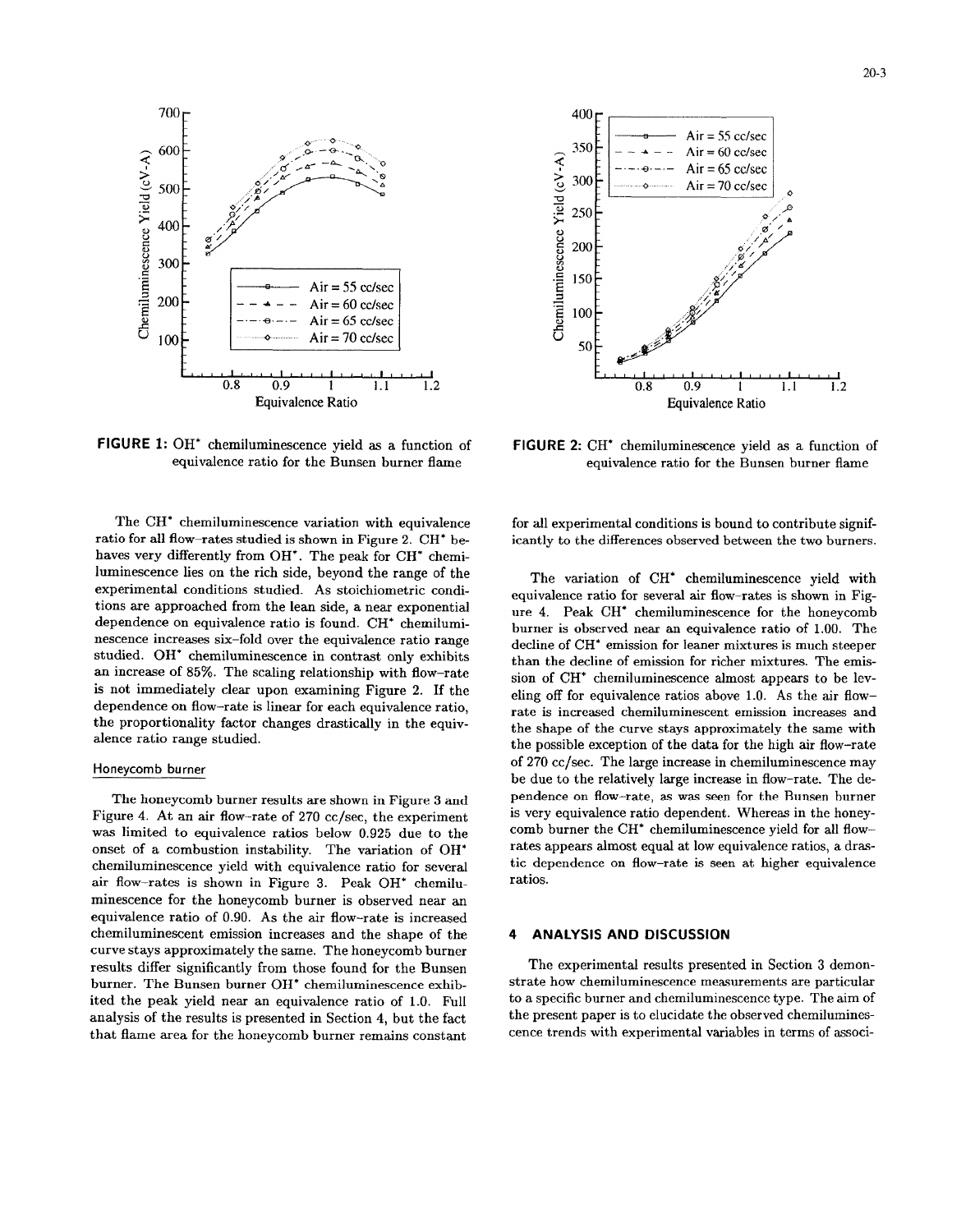



ated variations in heat-release. To accomplish the analysis goal, the chemical kinetics of the chemiluninescerit species and the combustion as well as other physical processes oc-700 **Curring in each of the burners are studied in detail.** In the course of the analysis, each of the chemiluminescent species  $600 - \cdot - - -$  - Air = 170 cc/sec will be evaluated as a potential indicator of heat-release.

Air = 200 cc/sec The discussion of the analysis results will benefit greatly<br>Air = 270 cc/sec The Structure of the analysis results will benefit greatly<br>from an introduction to the formation paths of the two types of chemiluminescence considered. The introduction focuses 4. 400 though some of the conclusions are applicable for higher though some of the conclusions are applicable for higher hydrocarbon combustion as well. A lot of the information 300<sup>1</sup> pertaining to reactions involving precursors of chemilumi-200...~. .nescence species was obtained by examining GRIMECH **3.0** "=E200 o ... / •. . **•.••(1999).**

In combustion environments **CH\*** is predominately  $0.6$   $0.7$   $0.8$   $0.9$   $1$   $1.1$   $1.2$  formed from C<sub>2</sub>H and atomic oxygen. The reaction was Equivalence Ratio studied in detail by Devriendt and Peeters (1997) who found the reaction to have a low activation energy. The concen-**FIGURE 3:** OH\* chemiluminescence yield as a function of the precursor C<sub>2</sub>H depends greatly on the concen-<br>**FIGURE 3:** OH\* chemiluminescence yield as a function of tration of C<sub>2</sub>H<sub>2</sub>. C<sub>2</sub>H forming reactions have both co equivalence ratio for the fiat flame honeycomb atively high and low activation energies, depending on the burner other species participating in the reaction. The formation paths of  $C_2H$  and CH<sup>\*</sup> are illustrated in Figure 5.  $C_2H_2$ forming reactions are not high activation energy reactions but are clearly very sensitive to the concentration of carbon radicals. The large variation of **CH\*** with equivalence ratio is a good indicator of this fact.

OH\*has long been thought to be the product of a reac-160<sub> $\Gamma$ </sub> tion between CH and molecular oxygen, but recently Haber  $Air = 130 \, \text{c}$ /sec et al.(2000) have suggested that OH\* is formed by a re- $140F$  -- Air = 170 cc/sec action between the formyl radical (HCO) and atomic oxy**a 120**  $\frac{1}{2}$  ..... Air = 200 cc/sec and  $\frac{120}{2}$  low activation energy. The formyl radical (HCO), precursor  $\frac{3}{20}$ <br>  $\frac{3}{20}$ <br>  $\frac{3}{20}$ <br>  $\frac{3}{20}$ <br>  $\frac{3}{20}$ <br>  $\frac{3}{20}$ <br>  $\frac{3}{20}$ <br>  $\frac{3}{20}$ <br>  $\frac{3}{20}$ <br>  $\frac{3}{20}$ <br>  $\frac{3}{20}$ <br>  $\frac{3}{20}$ <br>  $\frac{3}{20}$ <br>  $\frac{3}{20}$ <br>  $\frac{3}{20}$ <br>  $\frac{3}{20}$ <br>  $\frac{3}{20}$ <br>  $\frac{3}{20}$ <br>  $\frac{3$ combustion because HCO-consuming reactions are generally very exothermic and contribute significantly to flame **80 heat-release.** HCO is formed primarily from CH<sub>2</sub>O. HCOforming reactions generally have no or very low activation • **60** /energies as illustrated in the reaction diagram shown in Fig- ure 5. HCO consumption reactions however exhibit a variety **(U** 40 **A . -A** of activation energies.

**Researchers starting with Clark (1958) have found that**  $0.9 \quad 1 \quad 1.1 \quad 1.2$ 0.6 0.7 0.8 0.9 1 1.1 1.2 all types of chemiluminescence commonly measured includ-Equivalence Ratio and types of cheminal images continuous measured includes ing OH<sup>\*</sup>, CH<sup>\*</sup> and C<sub>2</sub><sup>\*</sup> vary linearly with Reynolds number, i.e. flow-rate. The slope of the lines varied with equiv-**FIGURE** 4: **CH'** chemiluminescence yield as a function of alence ratio for each of the chemiluminescence types. If equivalence ratio for the flat flame honeycomb one assumes that the heat of reaction per unit mass of burner **fuel is constant with flow-rate**, then the linear relationship found indicates that chemiluminescence is a good indicator of heat-release rate. Indeed, normalizing the **CH\*** chemi-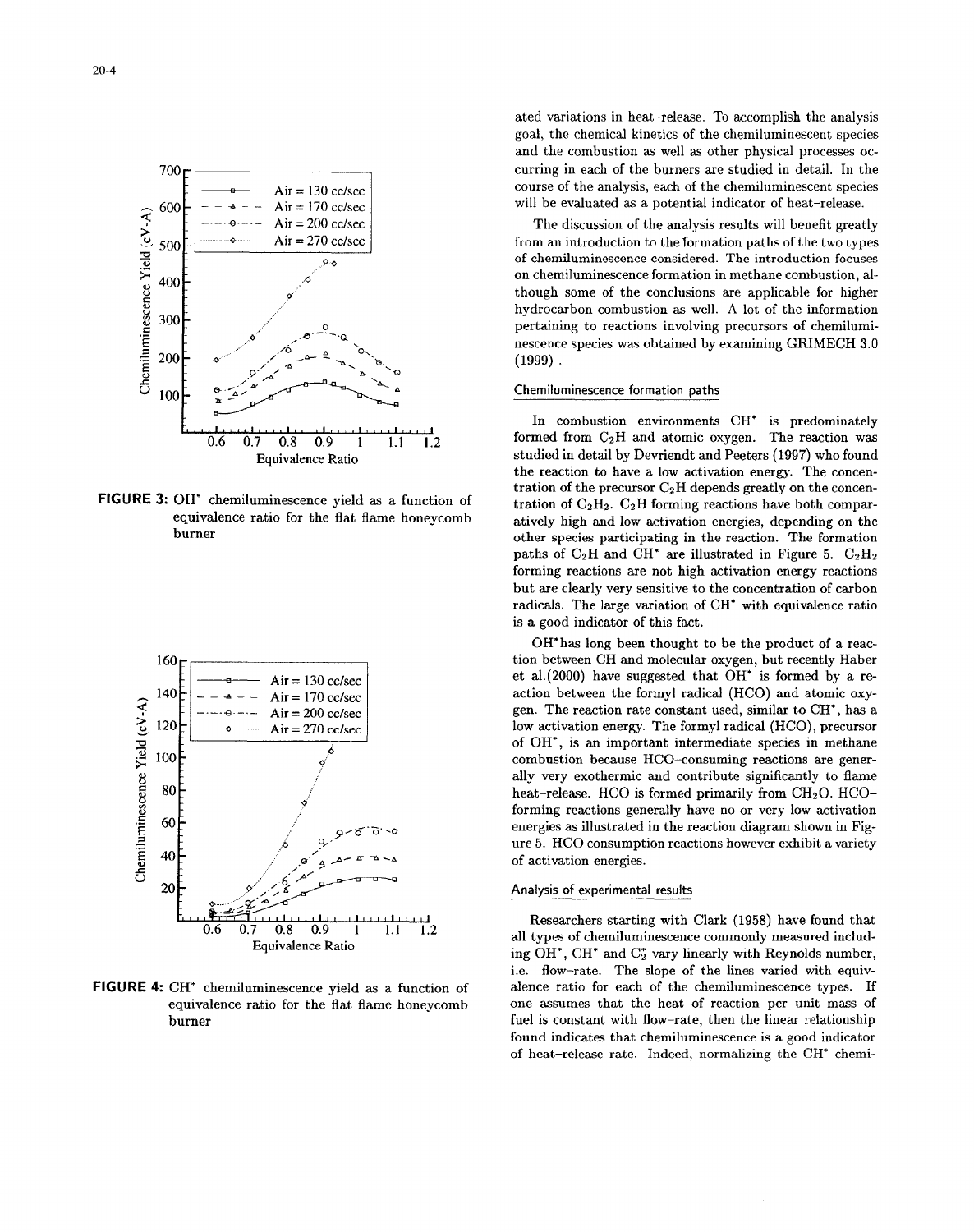

OH  $\sqrt{ }$  **SOE EXECUTE: Air = 55 cc/sec Normalized Chemiluminescence Yield**  $\sum_{P} 45$  CH<sup>+</sup> + CO  $\sum_{P} 45$  (a)  $\sum_{P} 45$  (a)  $\sum_{P} 45$  (a)  $\sum_{P} 45$  (a)  $\sum_{P} 45$  (a)  $\sum_{P} 45$  (a)  $\sum_{P} 45$  (a)  $\sum_{P} 45$  (a)  $\sum_{P} 45$  (a)  $\sum_{P} 45$  (a)  $\sum_{P} 45$  (a)  $\sum_{P} 45$  (a)  $\sum_{P} 45$  (a)  $\sum_{$  $\begin{array}{ccc}\n\mathbf{C_2H_2} & \mathbf{C_2H_3}\n\end{array}$  Air = 70 cc/sec  $35\frac{E}{1}$  Polynomial Fit  $10$  $\overline{0.8}$   $\overline{0.9}$  1 1.1 1.2 Equivalence Ratio

**FIGURE 5:** Reaction diagram for the production of **CH\* FIGURE 6:** Normalized **CH\*** chemiluminescence yield as a

luminescence results for the Bunsen burner by dividing by the fuel flow-rate yields a single curve, that is a function onto a single curve. The OH\* chemiluminescence results of equivalence ratio only as shown in Figure 6. As a result need to be further normalized by multiplying by the square one may want to write a functional relationship of the form root of Reynolds number. The resulting curve of normalized  $I_{CH^*} = F(\phi, m_{fuel} \Delta HR)$ . However, the heat-release rate OH<sup>\*</sup> chemiluminescence as a function of equivalence ratio calculated by multiplying the the heat of reaction by the is shown in Figure 7. The results mean that the am calculated by multiplying the the heat of reaction by the fuel flow rate does not account for the fact that not all heat of OH\* chemiluminescence obtained per unit mass of fuel liberated by chemical reaction contributes to the enthalpy burned is consistently lower at all equivalence ratios tested change in the gas. Some heat is lost to the surroundings by when the flow-rate is increased, because the normalization radiation and conduction. The required a multiplication by the square root of Reynolds

The sensible enthalpy change, which is related to the number. total temperature increase across the flame is however the Several clues help in the interpretation of these results. quantity of interest in combustion dynamics research. A First, as mentioned, the yield of OH\* per unit mass of time rate of change of the temperature increase of the gases fuel burned is lower for all equivalence ratios including rich through the flame causes a time rate of change of the gases' equivalence ratios when the flow-rate is increased. Second, acceleration through the flame. The time variation of the a developing boundary layer scales with the square root of acceleration causes the flame to act like an acoustic source Reynolds number. The first clue shows that mixing phenomand drives the combustion instability. An appropriate in- ena are not responsible for the observed scaling because the dicator of heat-release must be sensitive to changes in the admixture of air for rich mixtures would increase the yield temperature increase of the gases through the flame.  $\qquad \qquad$  of OH\* chemiluminescence per unit mass of fuel burned by

It is thus important to check the sensitivity of the given an effective decrease in the equivalence ratio. indicator to changes in the temperature rise through the The second clue points to another boundary layer depenflame, independent of changes in the total heat liberated and dent phenomenon, that of heat transfer. Indeed, the fine changes in equivalence ratio. The examination of the OH\* wire mesh screens are mounted less than 5 inches upstream experimental results for the Bunsen burner is an excellent of the burner lip. The boundary layer does not have time example of a case where chemiluminescence is not merely to develop fully by the time the flow reaches the burner lip. a function of the total heat liberated and the equivalence The result is that heat transfer from the heated stainless ratio. Steel tube is enhanced for higher flow-rates. The tempera-

burner results were normalized with fuel flow-rate. In contrast to CH<sup>\*</sup>, OH<sup>\*</sup> chemiluminescence does not collapse increase is not equal to the increase in the incoming mix-

and OH\* chemiluminescence function of equivalence ratio for the Bunsen burner

As was done for CH<sup>\*</sup> chemiluminescence, OH<sup>\*</sup> Bunsen ture increase in the incoming mixture in turn produces an increase in the flame temperature. The flame temperature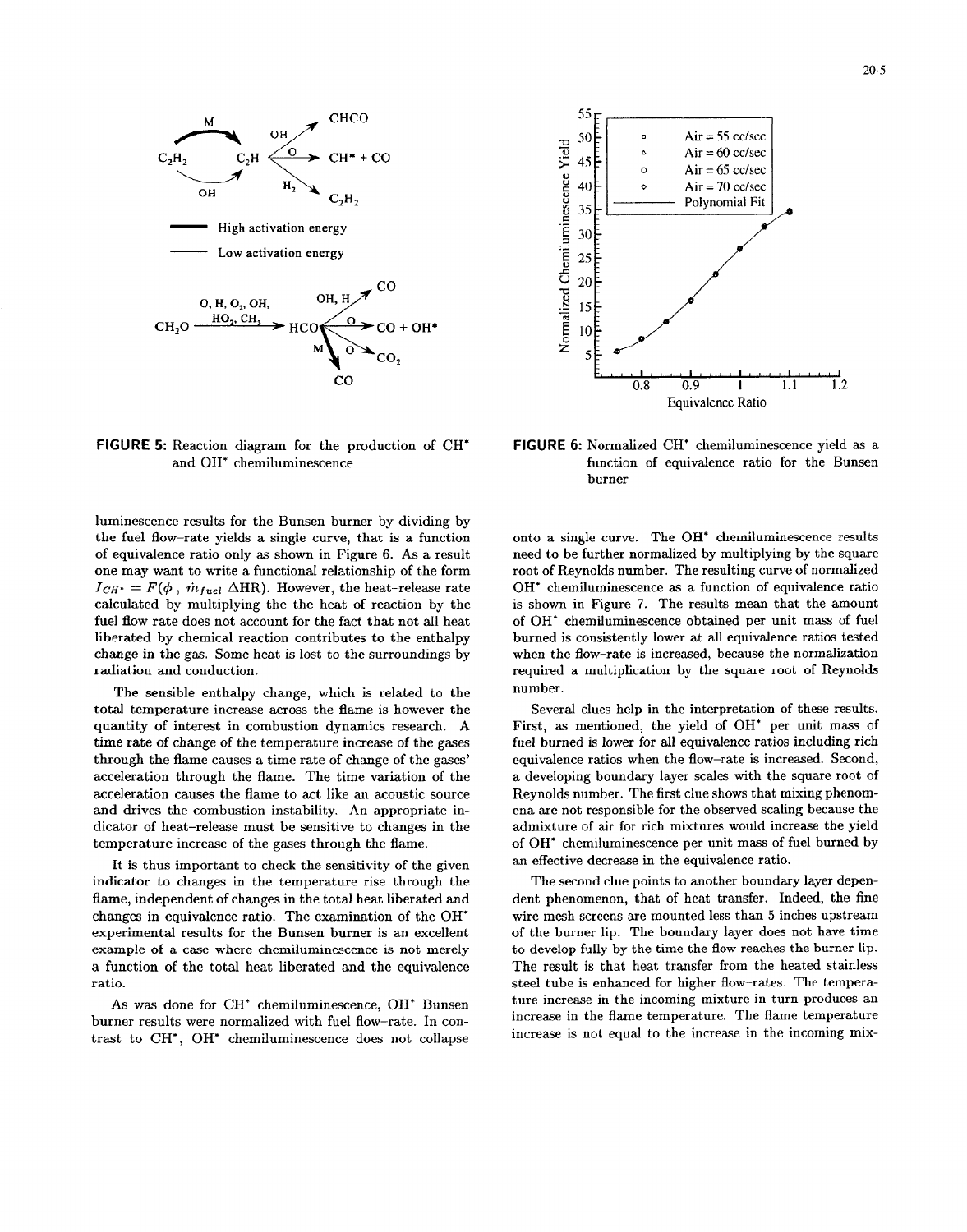

**FIGURE 7:** Normalized OH\* chemiluminescence yield as a **FIGURE** 8: Normalized OH\* chemiluminescence yield as a burner burner

ture temperature due to higher heat-losses by radiation, comb burner. The normalization of the chemiluminescence conduction as well as product dissociation. The increase in data by the fuel flow-rate leaves a residual trend with flowtemperature within the flame affects OH\* formation detri- rate. A plot of normalized OH\* chemiluminescence versus mentally by favoring higher activation energy formyl radical fuel flow-rate is shown in Figure 8 for equivalence ratios of (HCO) consumption reactions (see Figure 5). 0.7 and 1.1. It is seen that for both equivalence ratios the

should have exhibited some sensitivity to the flame temper- burned is an increasing function of flow-rate. To validate ature change. However, **CH\*** chemiluminescence formation, OH\* as an indicator of heat-release rate, as defined above, as discussed above, combines high and low activation en-<br>the dependence of normalized OH\* chemiluminescence on ergy processes. As a consequence the flame temperature flow-rate must be shown to correspond to a relative decrease increase enhances some **CH\*** precursor formation reactions in heat-losses from the flame. and discourages others. The small flame temperature in- An analysis of the burning process in the honeycomb crease therefore is not seen to affect **CH\*** chemilumines- burner will help elucidate the chemiluminescence formation cence. Note that the above explanation shows that the process. The flow-rate per unit area of the honeycomb decrease in OH<sup>\*</sup> chemiluminescence per unit mass of fuel burner is very low when compared to the maximum laminar burned is related to a net decrease in temperature rise across burning rate. The highest flow-rate studied corresponds to the flame. **CH\*** fails to show the same sensitivity to heat a flow-rate one third of the maximum laminar burning rate. release. In the honeycomb burner, the flame area is always constant

nescence was not a good indicator of heat-release rate in in flow-rate. Closely tied to increases in reaction rate are methane flame environments of very high curvature, near increases in the flame temperature. extinction. The recommended indicator of heat-release rate Reaction rate is an exponential function of temperabased on their study is the formyl radical (HCO). As dis- ture. Radiation heat-loss from the flame is a function of cussed above, the formyl radical is a precursor of OH\* which the flame temperature raised to the fourth power. For an makes OH<sup>\*</sup> an indicator of formyl radical concentration and overall activation temperature of 16000 K<sup>o</sup>, a base temperby inference a good indicator of heat-release rate, even in ature of 1800  $K^o$  and a required increase in the reaction rate high flame curvature environments, near extinction.  $\qquad \qquad$  of 30%, the increase in flame temperature only has to be

heat-release rate can be verified further by examining the only in a 13% increase in radiation heat-loss. The radiresults reported for OH\* chemiluminescence on the honey- ation heat-loss is thus relatively lower at a higher burner



function of equivalence ratio for the Bunsen function of fuel flow-rate for the honeycomb

Based on the above reasoning, CH<sup>\*</sup> chemiluminescence amount of chemiluminescence obtained per unit mass of fuel

Najm et al. (1998) also found that **CH\*** chemilumi- and the reaction rate increases to accommodate increases

The quality of OH<sup>\*</sup> chemiluminescence as an indicator of about 3%. A 3% increase in the flame temperature results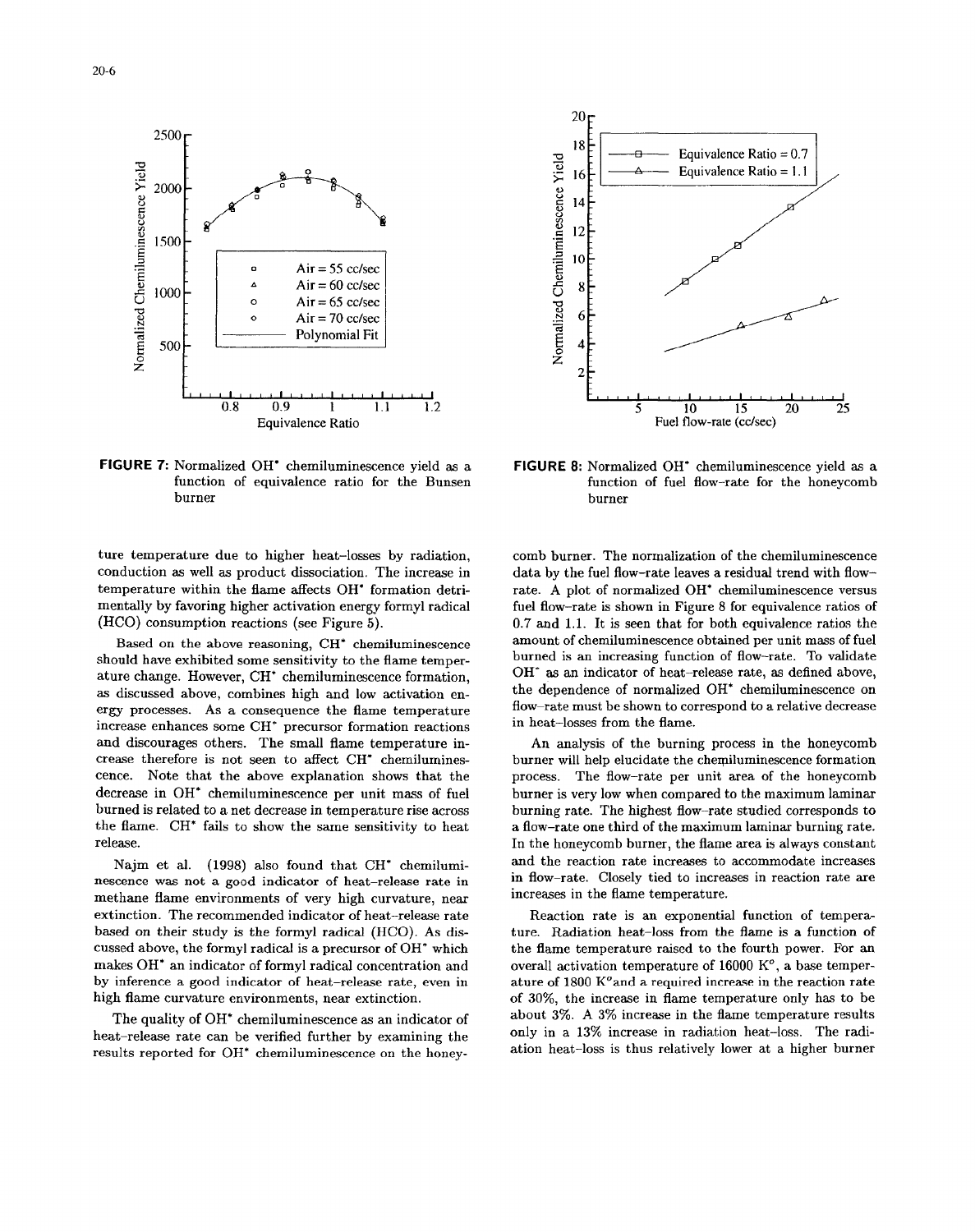

higher, the temperature rise through the flame is higher. sults of the study by Naim et al. (1998) that CH<sup>\*</sup> is not The increase in OH\* chemiluminescence obtained per unit a good indicator of heat-release rate in all flame environmass of fuel burned thus corresponds to an increase in the ments. **CH\*** chemiluminescence fails to capture a decrease

luminescence was normalized by dividing by the fuel flow- and again further confirms the results of Najm et al. (1998) rate. Figure 9 shows a plot of normalized CH<sup>\*</sup> chemilumi- that the formyl radical and by inference OH<sup>\*</sup> chemiluminesnescence as a function of fuel flow-rate for equivalence ratios cence is a good indicator of heat-release rate. of 0.7 and 1.1. Again, a residual trend with flow-rate can The results of the analysis, even though strictly valid only be detected for both equivalence ratios. The reaction rate in steady combustion environments, have interesting imincrease and associated flame temperature increase appears plications for chemiluminescence measurement in dynamic to affect CH<sup>\*</sup> and OH<sup>\*</sup> chemiluminescence in similar ways. combustion environments. The non-linear scaling of chemi-Note that in contrast to the Bunsen burner, the flame tem- luminescence with flow-rate for a burner may point out perature increase in the honeycomb burner is not caused by important non-linear processes influencing such important an increase in the temperature of the incoming gas and thus combustion instability characteristics as limit cycle amplidoes not exhibit a similar shift towards higher activation en- tude and frequency content. ergy reactions. The temperature increase in the honeycomb The present study represents only a small step in the diburner is tied to the reaction rate increase necessary to sup-<br>rection of obtaining a quantitative measure of heat-release port the higher flow-rate, resulting in an overall increase of rate. The conclusions drawn from the experimental results

important consequences for the use of chemiluminescence as study are also going to be applied to more complex flame a dynamic heat-release rate indicator. Assuming the vari- environments in an effort to achieve the same level of underation in the flow-rate occurs on a much slower time-scale standing for turbulent flames as for laminar flames. Finally, than the reaction rate, the flame will adjust itself to changes it is important to mention that experimental studies are curin the flow-rate very quickly. Oscillations in flow-rate can rently being conducted on laminar flames in dynamic flow then be viewed from a quasi-steady standpoint in terms environments. of the fluctuations in chemiluminescence these oscillations produce. The non-linear scaling relationships and trends

reveal that for large oscillations in flow-rate, the oscilla- $2.75$   $\left[\frac{1}{2.75}\right]$   $\left[\frac{1}{2.75}\right]$   $\left[\frac{1}{2.75}\right]$   $\left[\frac{1}{2.75}\right]$   $\left[\frac{1}{2.75}\right]$   $\left[\frac{1}{2.75}\right]$   $\left[\frac{1}{2.75}\right]$   $\left[\frac{1}{2.75}\right]$   $\left[\frac{1}{2.75}\right]$   $\left[\frac{1}{2.75}\right]$   $\left[\frac{1}{2.75}\right]$   $\left[\frac{1}{2.75}\right]$   $\left[\frac{1}{2.$ 2.5 E  $\frac{2.5}{2.5}$  Equivalence Ratio = 1.1 or effects. For the honeycomb burner for example, the non-<br>2.25

formed for two different types of non-adiabatic burners, neasuring OH<sup>\*</sup> and CH<sup>\*</sup> chemiluminescence yield. The experiments covered a wide range of equivalence ratios and flow-rates. The results underlined the fundamental differ- $0.25 \frac{E}{10.25}$  ences between the two chemiluminescent species, especially in terms their variation with equivalence ratio.

5 10 15 20 25 An attempt was made to identify all major processes<br>Fuel flow-rate (cc/sec) that affect the scaling of chemiluminescence yield with flowrate. The traditionally accepted view that chemilumines-FIGURE 9: Normalized CH<sup>\*</sup> chemiluminescence yield as a cence yield behaves linearly with fuel flow-rate must be refunction of fuel flow-rate for the honeycomb jected based on the OH\* chemiluminescence results in both burners. CH<sup>\*</sup> chemiluminescence on the Bunsen burner was burner linear with flow-rate but **CH\*** chemiluminescence on the honeycomb burner was found to exhibit similar behaviour to OH\* chemiluminescence. The linear relationship with flow-rates. Note also that since the flame temperature is fuel-flow observed on the Bunsen burner confirms the reheat-release per unit mass of fuel burned. in the sensible enthalpy change of the gases through the As was done for OH<sup>\*</sup> chemiluminescence, CH<sup>\*</sup> chemi- flame. OH<sup>\*</sup> chemiluminescence does capture the decrease

the throughput of all reaction paths.<br>above are currently being verified through a detail combus-All of the identified scaling relationships and trends have tor modeling effort. The methods used in the experimental